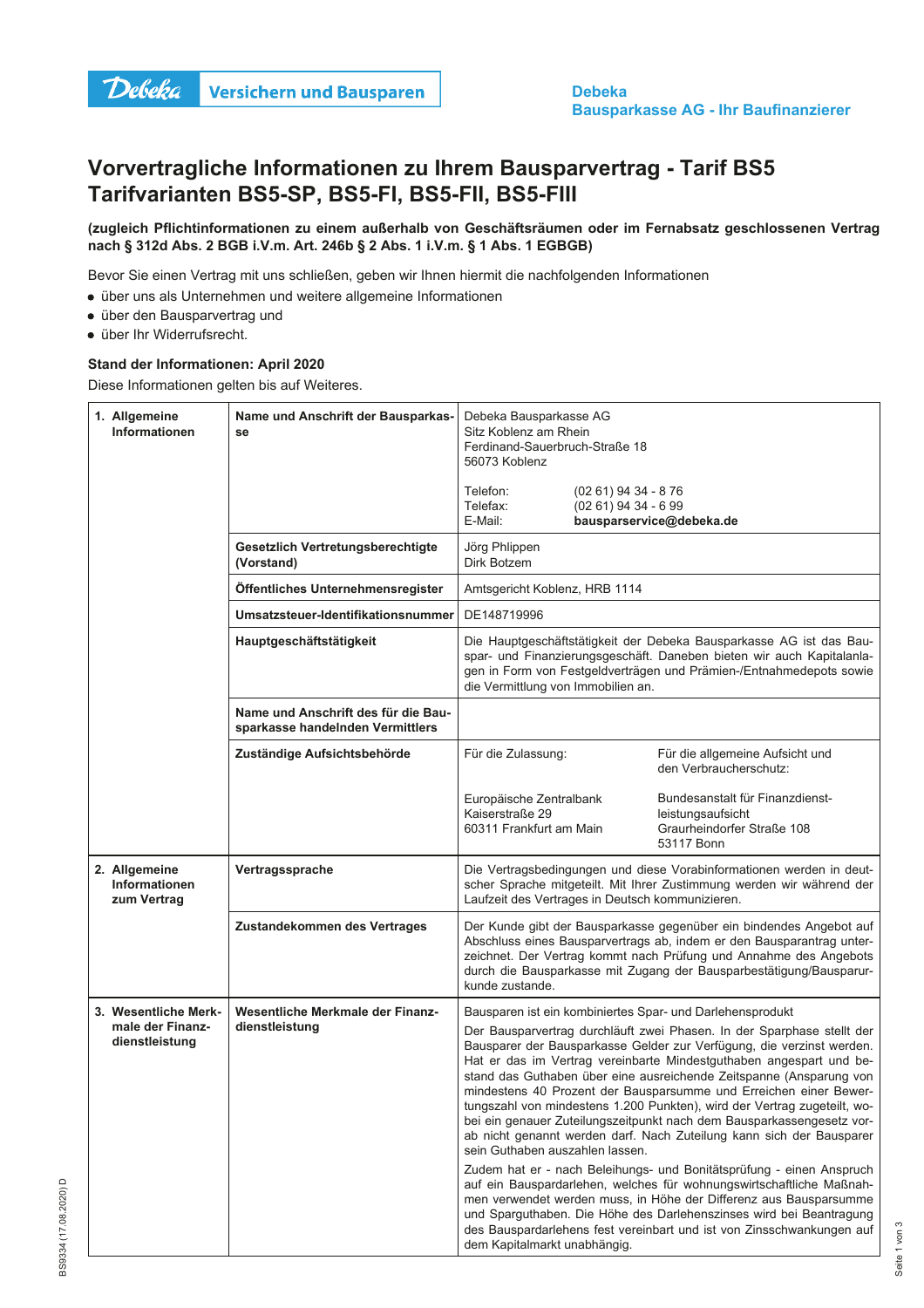|                                                           | Wesentliche Merkmale der Finanz-<br>dienstleistung                              | Die wesentlichen Merkmale des Bausparvertrages sind in dem Ihnen aus-<br>gehändigten Produktinformationsblatt aufgeführt. Dieses kann auch im In-                                                                                                                                                                                                                                                                                                                                                                                                                                                                                                                                                                                                                                                                                                                                                                                                                                                                                               |
|-----------------------------------------------------------|---------------------------------------------------------------------------------|-------------------------------------------------------------------------------------------------------------------------------------------------------------------------------------------------------------------------------------------------------------------------------------------------------------------------------------------------------------------------------------------------------------------------------------------------------------------------------------------------------------------------------------------------------------------------------------------------------------------------------------------------------------------------------------------------------------------------------------------------------------------------------------------------------------------------------------------------------------------------------------------------------------------------------------------------------------------------------------------------------------------------------------------------|
|                                                           | Einzelheiten hinsichtlich der Zah-<br>lung und der Erfüllung                    | ternet unter www.debeka.de abgerufen werden.<br>Der Bausparvertrag wird durch den Bausparer bespart. Der monatliche Re-<br>gelsparbeitrag beträgt 4 Promille der Bausparsumme. Das Bauspargutha-<br>ben wird mit 0,10 Prozent p.a. verzinst (Basiszins). Die Zinsen werden<br>dem Bausparguthaben jeweils am Ende des Kalenderjahres gutgeschrie-<br>ben. Sie werden nicht gesondert ausgezahlt.<br>Nimmt der Bausparer nach Zuteilung des Bausparvertrages das Bauspar-                                                                                                                                                                                                                                                                                                                                                                                                                                                                                                                                                                        |
|                                                           |                                                                                 | darlehen in Anspruch, zahlt die Bausparkasse die Darlehensvaluta an ihn<br>aus. Der Bausparer ist zur Zahlung der tariflich vereinbarten monatlichen<br>Zins- und Tilgungsraten verpflichtet.                                                                                                                                                                                                                                                                                                                                                                                                                                                                                                                                                                                                                                                                                                                                                                                                                                                   |
|                                                           |                                                                                 | Weitere Einzelheiten können den ausgehändigten Allgemeinen Bedingun-<br>gen für Bausparverträge - Tarif BS5 entnommen werden.                                                                                                                                                                                                                                                                                                                                                                                                                                                                                                                                                                                                                                                                                                                                                                                                                                                                                                                   |
| 4. Preise und Kosten<br>sowie weitere<br>wichtige Aspekte | Gesamtpreis der Finanzdienstleis-<br>tung und zusätzlich anfallende Kos-<br>ten | Mit Abschluss des Bausparvertrages fällt eine Abschlussgebühr in Höhe<br>von 1,25 Prozent der Bausparsumme an. Eingehende Zahlungen werden<br>zunächst auf die Abschlussgebühr angerechnet.                                                                                                                                                                                                                                                                                                                                                                                                                                                                                                                                                                                                                                                                                                                                                                                                                                                     |
|                                                           |                                                                                 | Für die Kontoführung und die Darlehensgewährung fallen keine Gebühren<br>an.                                                                                                                                                                                                                                                                                                                                                                                                                                                                                                                                                                                                                                                                                                                                                                                                                                                                                                                                                                    |
|                                                           |                                                                                 | Für den Abschluss eine Bausparvertrages erhält der/erhalten die zuständi-<br>ge/n Außendienstmitarbeiter vom Debeka Kranken-/Lebensversicherungs-<br>verein a. G. ein Entgelt in Höhe von 0,3 Prozent bis 0,8 Prozent der Bau-<br>sparsumme.                                                                                                                                                                                                                                                                                                                                                                                                                                                                                                                                                                                                                                                                                                                                                                                                    |
|                                                           | <b>Weitere Steuern/Kosten</b>                                                   | Die Guthabenzinsen des Bausparvertrags unterliegen der Kapitalertrag-<br>steuer (Abgeltungsteuer), dem Solidaritätszuschlag und ggf. der Kirchen-<br>steuer. Es besteht die Möglichkeit, einen Freistellungsauftrag zu erteilen.<br>Im Hinblick auf die individuellen steuerlichen Auswirkungen wenden Sie<br>sich bitte an Ihr Finanzamt oder einen Steuerberater.<br>Kosten für Anrufe oder Porto tragen Sie selbst.                                                                                                                                                                                                                                                                                                                                                                                                                                                                                                                                                                                                                          |
|                                                           | Widerrufsrecht und Widerrufsfolgen                                              | Widerrufsrecht                                                                                                                                                                                                                                                                                                                                                                                                                                                                                                                                                                                                                                                                                                                                                                                                                                                                                                                                                                                                                                  |
|                                                           |                                                                                 | Sie können Ihre Vertragserklärung innerhalb von 14 Tagen ohne Angaben<br>von Gründen mittels einer eindeutigen Erklärung widerrufen. Die Frist be-<br>ginnt nach Erhalt dieser Belehrung auf einem dauerhaften Datenträger,<br>jedoch nicht vor Vertragsschluss und auch nicht vor Erfüllung unserer<br>Informationspflichten gemäß Art. 246b § 2 Absatz 1 in Verbindung mit<br>Art. 246b § 1 Absatz 1 EGBGB. Zur Wahrung der Widerrufsfrist genügt<br>die rechtzeitige Absendung des Widerrufs, wenn die Erklärung auf einem<br>dauerhaften Datenträger (z. B. Brief, Telefax, E-Mail) erfolgt. Der Widerruf<br>ist zu richten an:                                                                                                                                                                                                                                                                                                                                                                                                             |
|                                                           |                                                                                 | Debeka Bausparkasse AG                                                                                                                                                                                                                                                                                                                                                                                                                                                                                                                                                                                                                                                                                                                                                                                                                                                                                                                                                                                                                          |
|                                                           |                                                                                 | 56054 Koblenz<br>Telefax:<br>$(0261)$ 94 34 - 6 99<br>E-Mail:<br>bausparservice@debeka.de                                                                                                                                                                                                                                                                                                                                                                                                                                                                                                                                                                                                                                                                                                                                                                                                                                                                                                                                                       |
|                                                           |                                                                                 | Widerrufsfolgen                                                                                                                                                                                                                                                                                                                                                                                                                                                                                                                                                                                                                                                                                                                                                                                                                                                                                                                                                                                                                                 |
|                                                           |                                                                                 | Im Falle eines wirksamen Widerrufs sind die beiderseits empfangenen<br>Leistungen zurückzugewähren. Sie sind zur Zahlung von Wertersatz für<br>die bis zum Widerruf erbrachte Dienstleistung verpflichtet, wenn Sie vor<br>Abgabe Ihrer Vertragserklärung auf diese Rechtsfolge hingewiesen wur-<br>den und ausdrücklich zugestimmt haben, dass wir vor dem Ende der Wi-<br>derrufsfrist mit der Ausführung der Gegenleistung beginnen. Besteht eine<br>Verpflichtung zur Zahlung von Wertersatz, kann dies dazu führen, dass<br>Sie die vertraglichen Zahlungsverpflichtungen für den Zeitraum bis zum<br>Widerruf dennoch erfüllen müssen. Ihr Widerrufsrecht erlischt vorzeitig,<br>wenn der Vertrag von beiden Seiten auf Ihren ausdrücklichen Wunsch voll-<br>ständig erfüllt ist, bevor Sie Ihr Widerrufsrecht ausgeübt haben. Verpflich-<br>tungen zur Erstattung von Zahlungen müssen innerhalb von 30 Tagen er-<br>füllt werden. Die Frist beginnt für Sie mit der Absendung Ihrer Widerrufser-<br>klärung, für uns mit deren Empfang. |
|                                                           |                                                                                 | <b>Besondere Hinweise</b><br>Wenn Sie diesen Vertrag durch ein Darlehen finanzieren und ihn später wi-                                                                                                                                                                                                                                                                                                                                                                                                                                                                                                                                                                                                                                                                                                                                                                                                                                                                                                                                          |
|                                                           |                                                                                 | derrufen, sind Sie auch an den Darlehensvertrag nicht mehr gebunden, so-<br>fern beide Verträge eine wirtschaftliche Einheit bilden. Dies ist nur anzu-<br>nehmen, wenn die Vertragspartner in beiden Verträgen identisch sind<br>oder wenn der Darlehensgeber über die Zurverfügungstellung von Darle-<br>hen hinaus Ihr Grundstücksgeschäft durch Zusammenwirken mit dem Ver-<br>äußerer fördert, indem er sich dessen Veräußerungsinteressen ganz oder<br>teilweise zu eigen macht, bei der Planung, Werbung oder Durchführung<br>des Projekts Funktionen des Veräußerers übernimmt oder den Veräuße-<br>rer einseitig begünstigt.                                                                                                                                                                                                                                                                                                                                                                                                           |